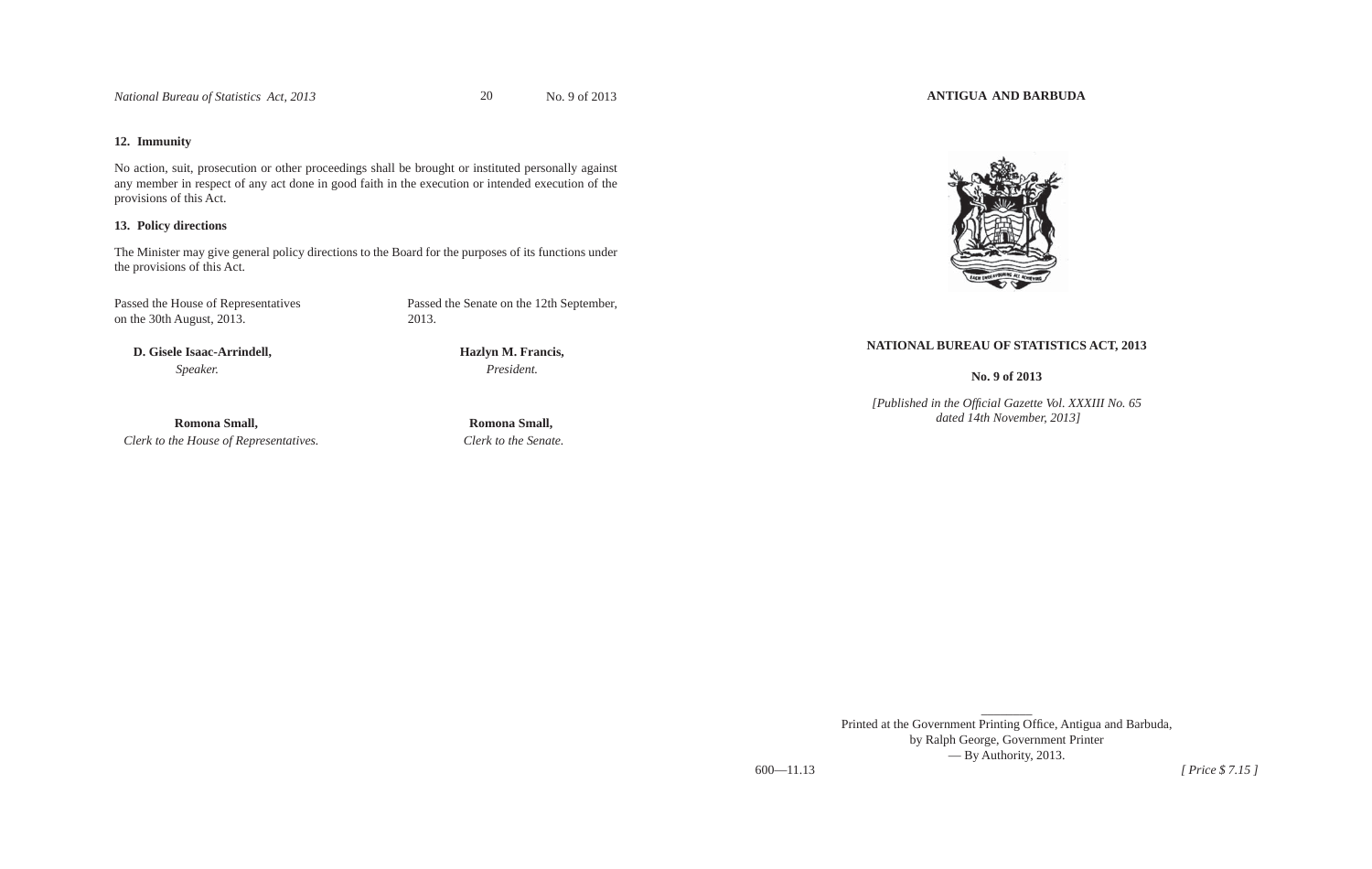*(f)* is proven to have brought disrepute to the Bureau through misconduct.

(2) A member of the Board may resign his office by instrument in writing addressed to the Minister and copied to the Secretary of the Board.

(3) The appointment, removal or resignation of any member shall be published in the *Gazette*.

#### **6. Execution of duties and functions**

Subject to the provisions of this Act, the Board shall have power for the purpose of execution of its duties and the discharge of its functions to carry out any activity or enter into any transaction which is necessary or essential in facilitating the proper conduct of its duties and functions, or is incidental or conducive thereto.

### **7. Secretary and staff**

The Board shall appoint a Secretary to the Board, who shall be an employee of the Bureau and staff as necessary, at such remuneration and terms as the Board may determine.

# **8. Seal**

The seal of the Bureau shall be kept in the custody of the Secretary to the Board, or by any officer of the Bureau authorized by the Chairman and shall be affixed to instruments pursuant to a resolution of the Board in the presence of the Chairman, or any member authorized to act in that behalf, and the Secretary, and the seal shall be authenticated by the signature of the Secretary.

### **9. Meetings**

(1) The Board shall meet biannually and as often as may be necessary or expedient for the execution of its business, and such meetings shall be held at such places and times and on such days as the Chairman may determine.

(2) Subject to the provisions of this Act, the Board may regulate its own proceedings.

### **10. Quorum**

The quorum of the Board shall be three and for meeting purposes members must be physically present at the meeting, but decisions may be made by circular resolution.

# **11. Voting**

A decision of the Board shall be by a majority of votes and, in addition to an original vote, the Chairman or other member presiding at the meeting shall have a casting vote in any case in which the voting is equal.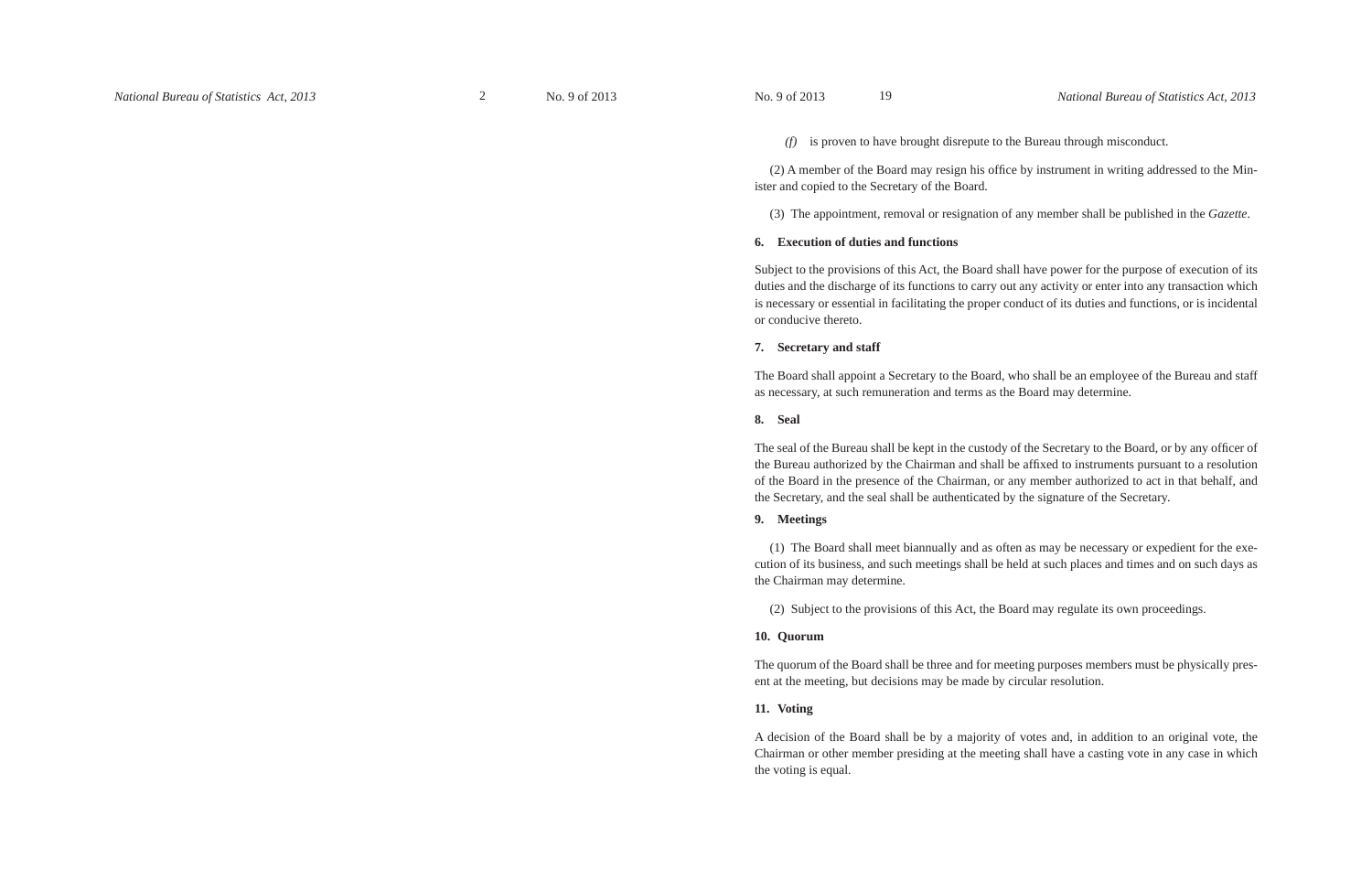# **THIRD SCHEDULE**

*(Section 5)*

# **Administration of the Board**

# **1. Appointment of Chairman**

The Minister shall appoint one of the members of the Board to be Chairman.

### **2. Tenure of offi ce**

The term of office of any member shall be for a period not exceeding three years and a member shall be eligible for re-appointment for a maximum of two consecutive terms.

### **3. Remuneration**

There shall be paid to the Chairman and the other members such remuneration determined by the Minister on the advice the Cabinet.

### **4. Leave of absence**

The Minister may-

- *(a)* on application of any member, grant leave of absence to such member; or
- *(b)* in case of the absence or inability of any member to perform his duties, appoint a person deemed to be appropriately qualified and or experienced for such a position, to act temporarily in place of such member.

# **5. Termination and Resignation**

(1) The Minister may terminate the appointment of any member if such member -

- *(a)* becomes of unsound mind or becomes permanently unable to perform the functions of office by reason of ill health;
- *(b)* becomes bankrupt or, without good and sufficient reason, compounds or suspends payment to his creditors;
- *(c)* is convicted and sentenced to a term of imprisonment or death;
- $(d)$  is convicted of any offence except a road traffic offence;
- *(e)* fails, without reasonable excuse, to carry out any of the functions conferred on him under this Act or requirements specified in a relevant contract of employment;

# **NATIONAL BUREAU OF STATISTICS ACT, 2013**

### **ARRANGEMENT**

**Sections**

# **PART IPRELIMINARY**

- 1. Short title.
- 2. Interpretation

# **PART IIESTABLISHMENT OF BUREAU**

- 3. Establishment of the Bureau
- 4. Functions of the Bureau
- 5. The Composition and Administration of the Board

3

# **PART IIIADMINISTRATION OF THE BUREAU**

- 6. Appointment and termination of the Director General of the Bureau
- 7. Duties of the Director General
- 8. Appointment of the Advisory Committees

# **PART IVPROCEDURES**

- 9. Power to obtain information
- 10. Notices
- 11. Publication of notices requiring returns by a class of undertakings
- 12. Oath of secrecy
- 13. Prohibition against disclosure of information
- 14. Exceptions to the prohibition against disclosure of information

# **PART V**

# **FINANCE OF THE BUREAU**

- 15. Finance of the Bureau
- 16. Exemption from taxes and stamp duties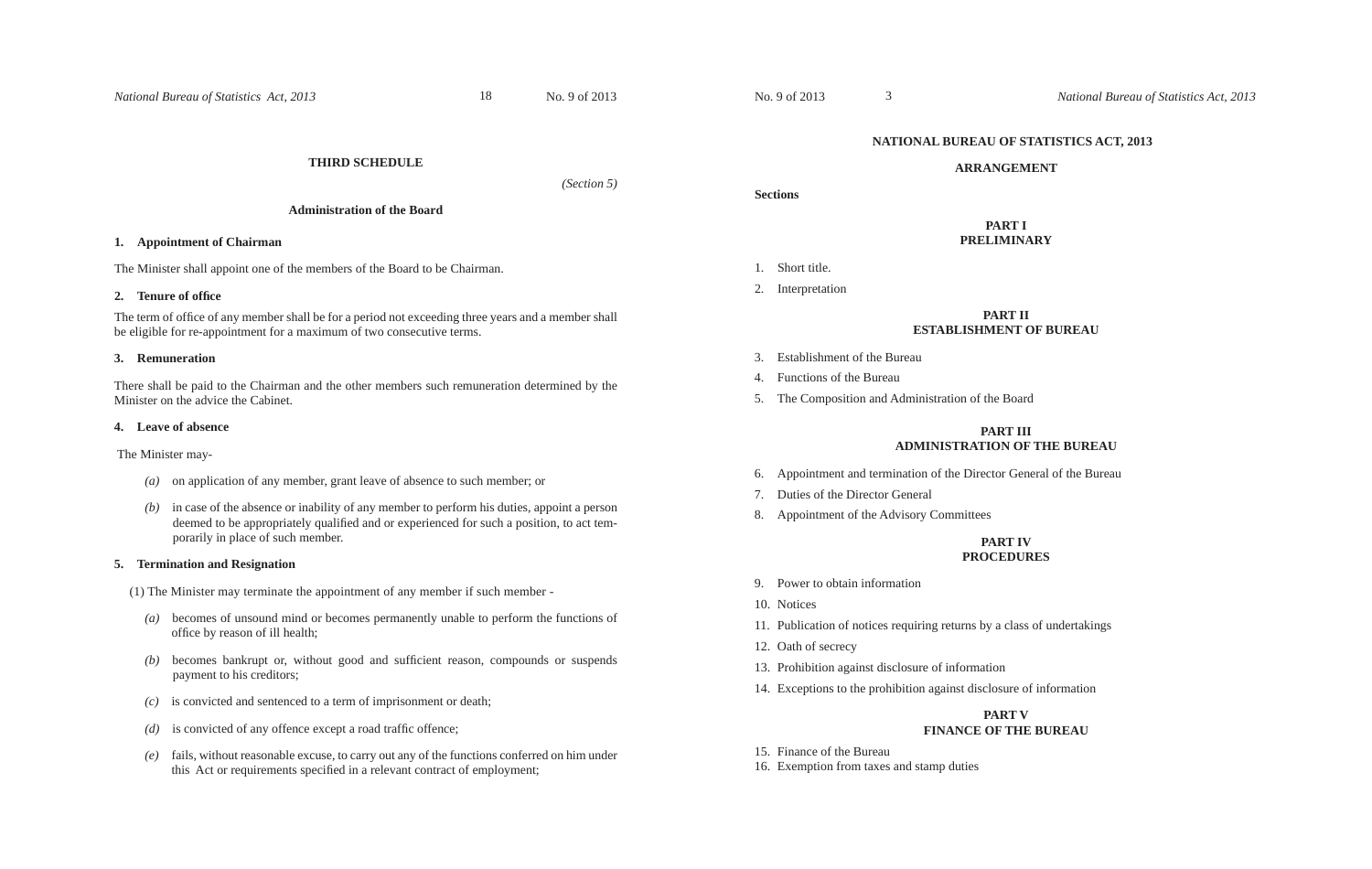17

# **PART VI MISCELLANEOUS**

17. Offences and penalties

18. Powers of the Minister

19. Repeal

### **SECOND SCHEDULE**

*(Section 12)*

| honestly fullfill my duties as an employee of the Bureau of Antigua and Barbuda in conformity with     |
|--------------------------------------------------------------------------------------------------------|
| the requirements of the Statistics Act, 2013 and all rules and instructions thereunder and that I will |
| not, without due authority on that behalf, disclose or make known any matter or thing which comes      |
| to my knowledge by reason of my employment.                                                            |
|                                                                                                        |
|                                                                                                        |

Before me, ……………………………………………..

Date: ……………………………………………….…

# **Schedules**

FIRST SCHEDULE SECOND SCHEDULE THIRD SCHEDULE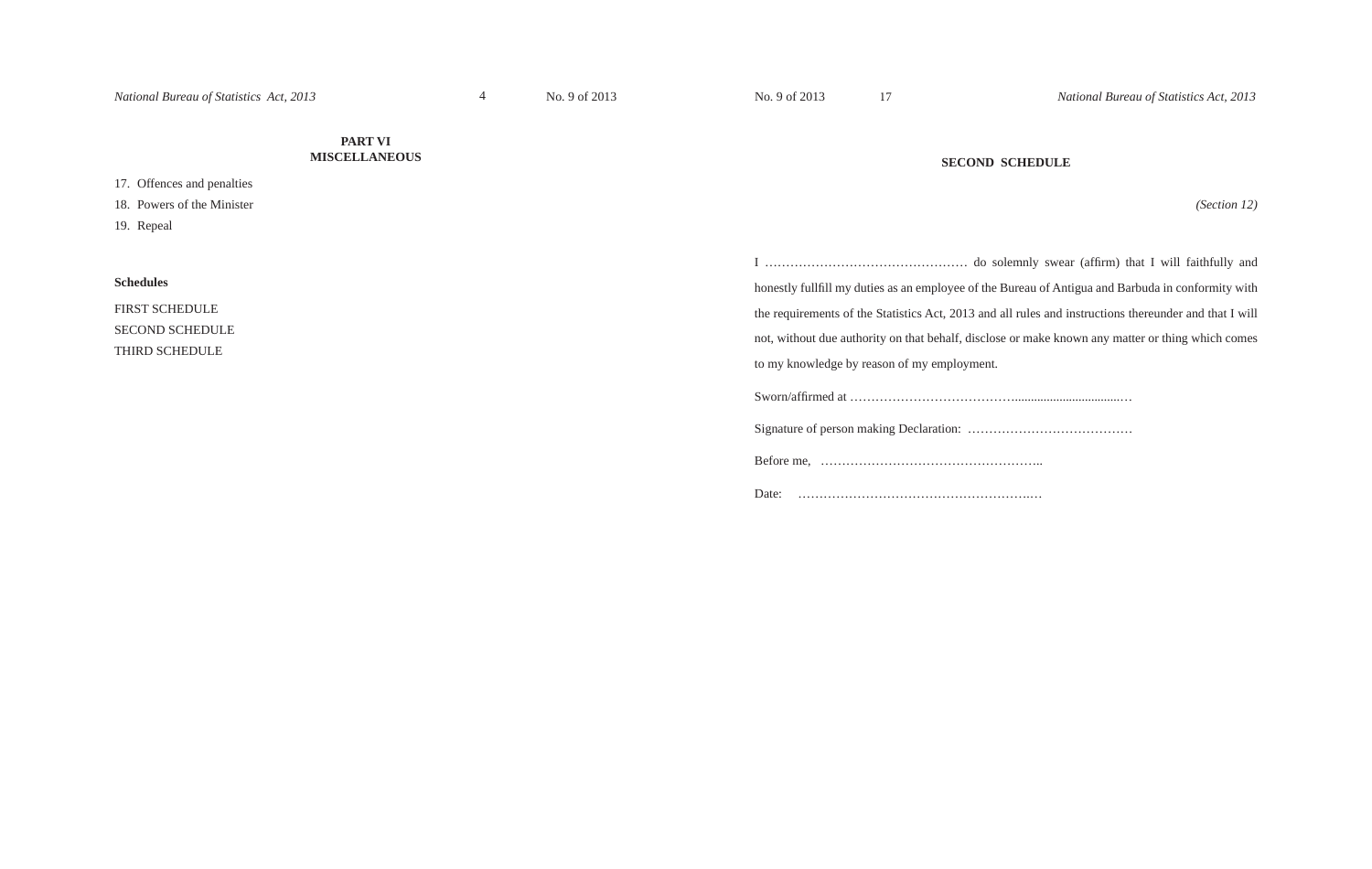*National Bureau of Statistics Act, 2013* 16 No. 9 of 2013

16

5

- 4.3 Data sources
- 4.3.1 Population and housing censuses; registers of population, dwellings and buildings
- 4.3.2 Business and agricultural censuses and registers
- 4.3.3 Household surveys
- 4.3.4 Business and agricultural surveys
- 4.3.5 Other administrative sources
- 4.4 Data editing and data linkage
- 4.5 Dissemination, data warehousing
- 4.6 Statistical confidentiality and disclosure protection
- 4.7 Data analysis

### **Domain 5: Strategic and managerial issues of offi cial statistics**

- 5.1 Institutional frameworks and principles; role and organization of official statistics
- 5.2 Statistical programmes; coordination within statistical systems
- 5.3 Quality frameworks and measurement of performance of statistical systems and offices
- 5.4 Management and development of human resources
- 5.5 Management and development of technological resources (including standards for elec tronic data exchange and data sharing)
- 5.6 Coordination of international statistical work
- 5.7 Technical cooperation and capacity building

[L.S.]



I Assent,

 **Louise Lake-Tack,** *Governor-General.* 

28th October, 2013.

### **ANTIGUA AND BARBUDA**

# **NATIONAL BUREAU OF STATISTICS ACT, 2013**

#### **No. 9 of 2013**

**AN ACT** to provide for the establishment of a National Bureau of Statistics in Antigua and Barbuda with the functions of developing an integrated statistical system, establishing standards for statistical purposes, collecting, compiling, analyzing and publishing official statistics and for matters incidental thereto.

**ENACTED** by the Parliament of Antigua and Barbuda as follows:

### **PART I PRELIMINARY**

#### **1. Short title**

This Act may be cited as the National Bureau of Statistics Act, 2013.

**2. Interpretation**

In this Act—

"anonymised microdata" means information pertaining to any person which is in a form that conceals or protects the identity of that person;

"Board" means the Board of the Bureau established under section 5;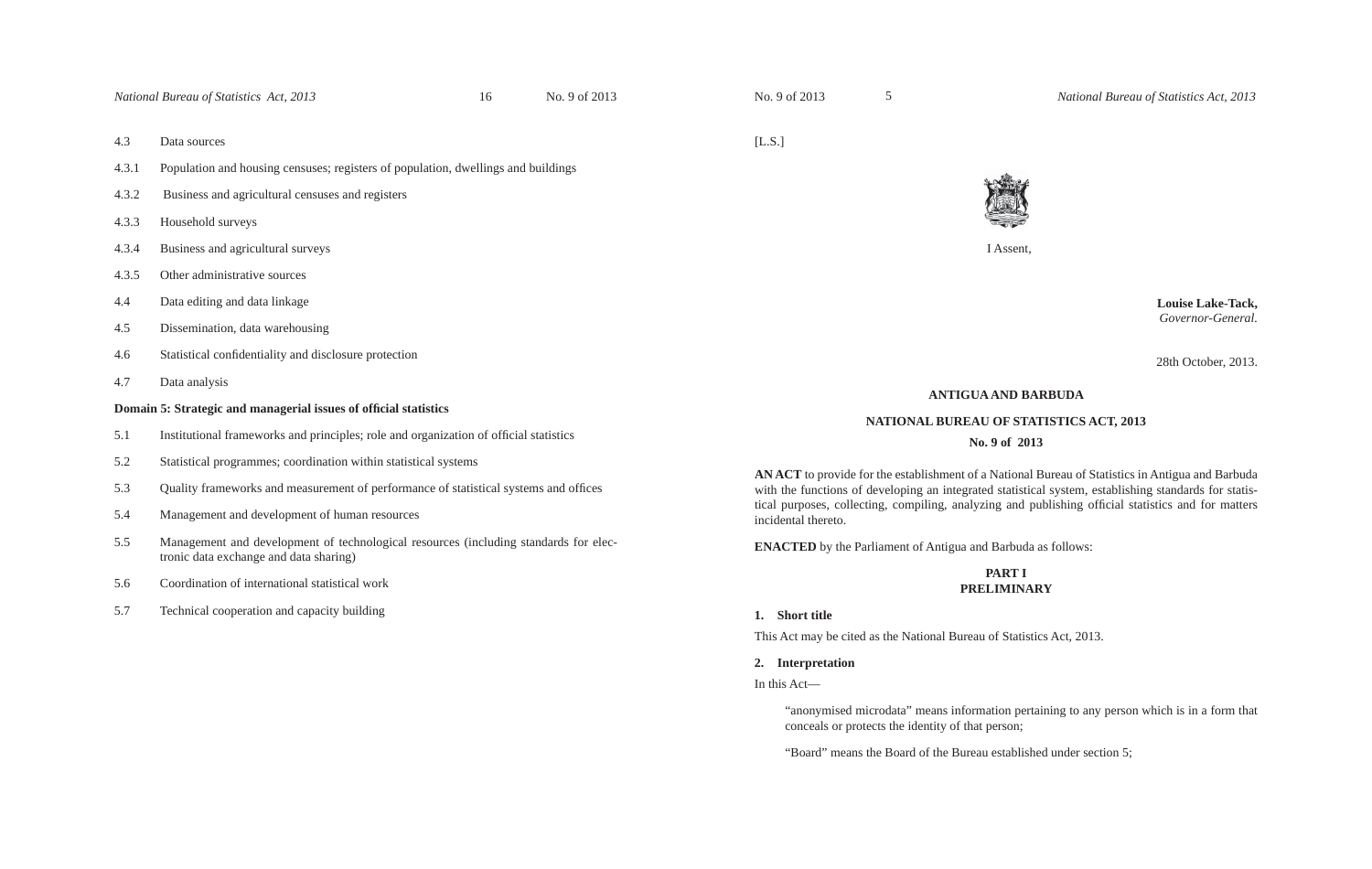"Bureau" means the National Bureau of Statistics established under section 3;

"census" means a statistical investigation covering all relevant statistical units in a country or in a well-delimited part of a country;

"Chairman" means Chairman of the Board of the Bureau;

 "Director General" means the Director General of the Bureau, the person charged with responsibility for the management of the Bureau;

"electronic media" means broadcast or storage media that take advantage of electronic technology including television, radio, internet, fax, CD-ROM's, DVD, and any other medium that requires electricity or digital encoding of information;

"electronic transmission" means transmission by means of digital, electrical, electromagnetic, optical, wireless or similar technology;

"member" means a member of the Board;

"Minister" means the Minister responsible for Statistics;

"official statistics" means statistics related to any matter contemplated in the First Schedule which have been approved and classified as official statistics by the Board;

"public notice" means notice provided pursuant to section 10;

"statistics" means information in connection with or incidental to any census or survey or administrative data sources or all or any of the matters specified in the First Schedule and "statistical' shall be construed accordingly;

"statistical unit" means an office or location, where data under this Act is officially collected, processed and disseminated while producing official statistics;

"survey" means a statistical investigation covering a part or a sample of all relevant statistical units;

"undertaking" means an activity carried on by a person furnishing or required to furnish any information under this Act.

# **PART IIESTABLISHMENT OF BUREAU**

#### **3. Establishment of the Bureau**

There is hereby established a body to be known as the Bureau of Antigua and Barbuda which shall be a body corporate with perpetual succession and a common seal and may-

- 2.4.4 Transport
- 2.4.5 Tourism
- 2.4.6 Banking, insurance and financial statistics
- 
- 2.4.7 Creative industries statistics<br>2.5 Government finance, fiscal and public sector statistics
- 2.6 International trade and balance of payments
- 2.7 Prices
- 2.8 Labour cost
- 2.9 Science, technology and innovation

**Domain 3: Environment and Multi-domain Statistics**

- 3.1 Environment
- 3.2 Regional and small area statistics
- 3.3 Multi-domain statistics and indicators
- 3.3.1 Living conditions, poverty and cross-cutting social issues
- 3.3.2 Gender and special population groups 15<br>tranc strie:<br>sinan<br>trade<br>noloo<br>**ent** :<br>sma<br>exist<br>occie<br>ated<br>evel<br>hip<br>d sir<br>y y exis
- 3.3.3 Information society
- 3.3.4 Globalisation
- 3.3.5 Indicators related to the Millennium Development Goals
- 3.3.6 Sustainable development
- 
- 3.3.7 Entrepreneurship 3.4 Yearbooks and similar compendia

### **Domain 4: Methodology of data collection, processing, dissemination and analysis**

- 4.1 Meta-data
- 4.2 Classifications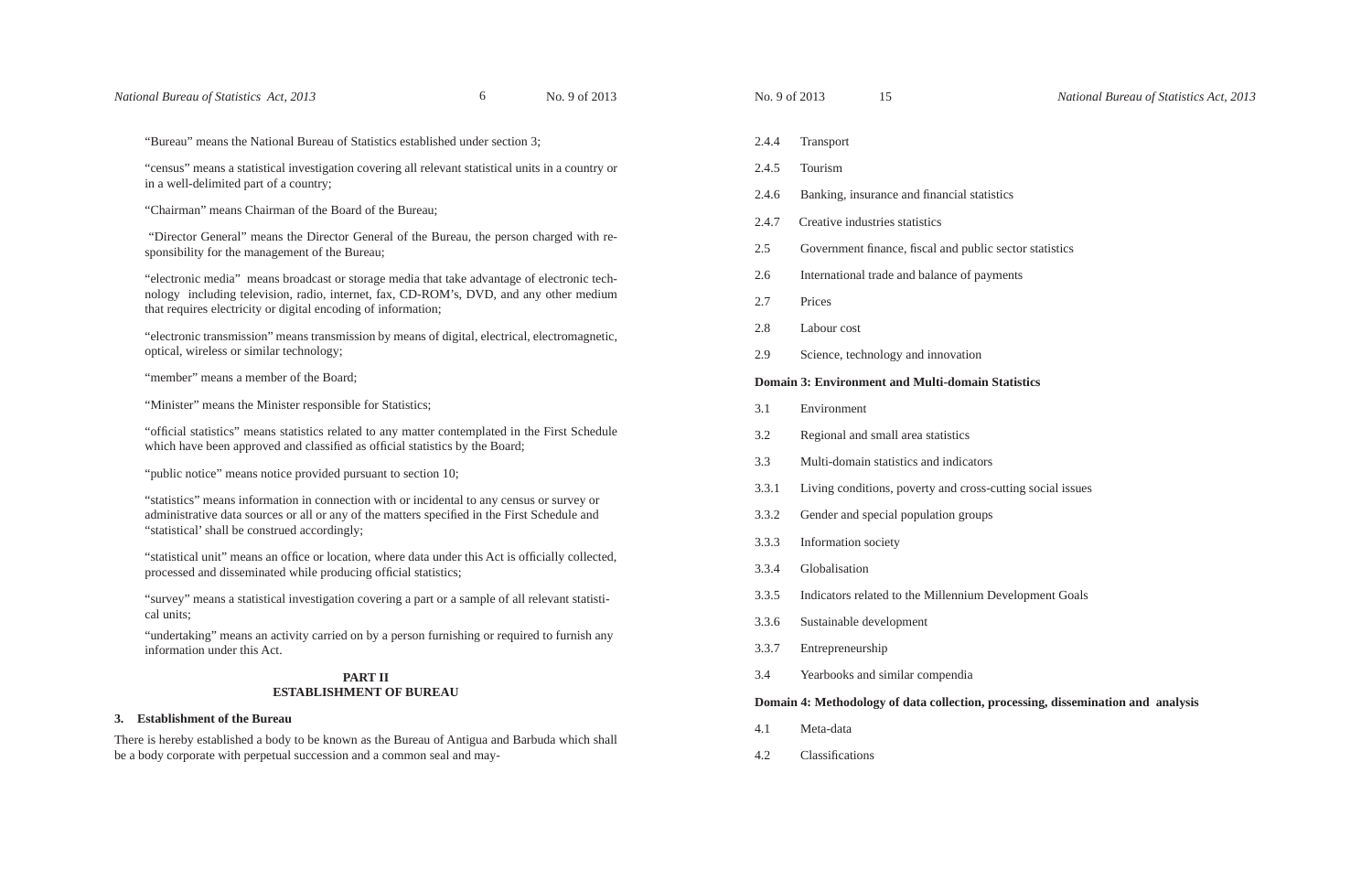## **FIRST SCHEDULE**

*(Sections 2, 4, 9, 18)*

# **Domain 1: Demographic and Social Statistics**

- 1.1 Population
- 1.2 Migration and citizenship
- 1.3 Families and households
- 1.4 Labour and time use
- 1.5 Education
- 1.6 Health
- 1.7 Income and consumption
- 1.8 Social protection
- 1.9 Human settlements and housing
- 1.10 Justice and crime
- 1.11 Culture
- 1.12 Political and other community activities

### **Domain 2: Economic Statistics**

- 2.1 Macroeconomic statistics
- 2.2 Economic accounts
- 2.3 Business statistics
- 2.4 Sectoral statistics
- 2.4.1 Agriculture, forestry and fisheries
- 2.4.2 Energy
- 2.4.3 Mining, manufacturing and construction
- *(a)* acquire, hold, mortgage and dispose of real and personal property;
- *(b)* enter into contracts;

7

- *(c)* sue and be sued;
- *(d)* so far as is possible for a body corporate, exercise the rights, powers and privileges and incur the liabilities and obligations of a natural person of full age and capacity; and
- *(e)* do all such things as are necessary for the purposes of its functions under this Act.

#### **4. Functions of the Bureau**

The functions of the Bureau are to-

- $(a)$  collect, compile, analyse and publish official statistics;
- *(b)* carry out such censuses and surveys in relation to the subjects listed in the First Schedule as may be necessary from time to time for the purposes of paragraph *(a)*;
- *(c)* formulate and ensure compliance with regional and national standards for statistical purposes;
- *(d)* collaborate with any person who furnishes or is required to furnish any information under this Act;
- *(e)* promote, develop and maintain an integrated statistical system in Antigua and Barbuda; and
- *(f)* liaise with other countries and regional and international organizations in relation to statistical matters.

# **5. The Composition and Administration of the Board**

(1) The powers of the Bureau shall be vested in the Board and its administration is set out in the Third Schedule.

(2) The Minister shall, in consultation with Cabinet, appoint seven members to the Board.

(3) A member appointed pursuant to subsection (2), shall have the necessary technical competence in the domain of statistics and be experienced in the quantitative analysis of the economy, society or environment, as follows-

- (i) a representative nominated by the Eastern Caribbean Central Bank;
- (ii) a representative of the tertiary institutions of Antigua and Barbuda;
- (iii) one member, upon consultation with the Ministry responsible for economic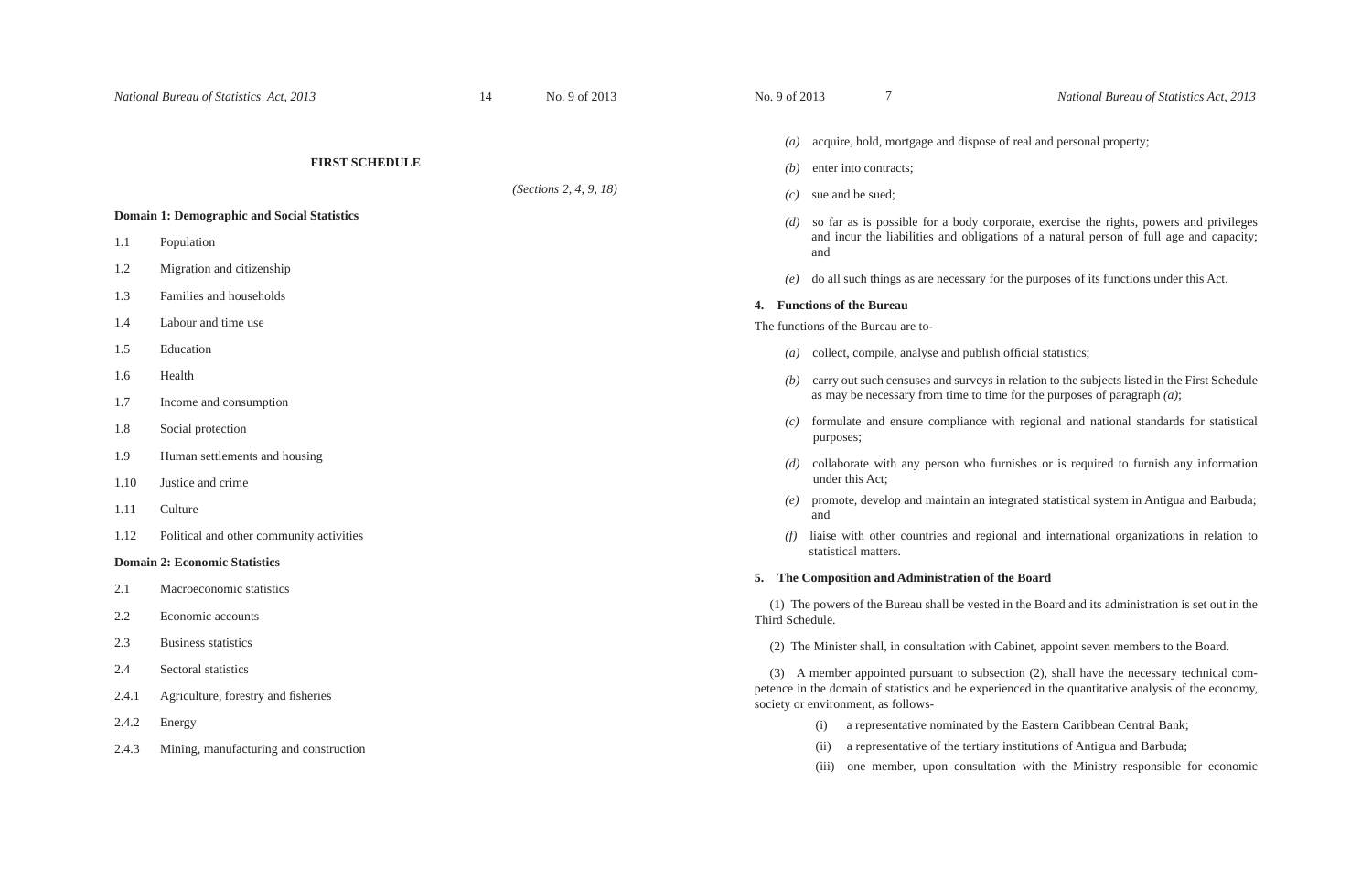### development;

- (iv) one member, upon consultation with the Ministry responsible for social development;
- (v) two members who are professionals in the field of statistics; and
- (vi) a representative of the business community.

# **PART IIIADMINISTRATION OF THE BUREAU**

# **6. Appointment and termination of the Director General of the Bureau**

- (1) The Board shall appoint a Director General of the Bureau-
	- *(a)* who hold a Master's degree in Statistics, Mathematics, Social Sciences or Economics from a recognised institution;
- $(b)$  for a period not exceeding five years on terms and conditions approved by the Cabinet and such appointment may be renewed by the Board.
- (2) The Board may terminate the appointment of the Director General where he
	- *(a)* becomes of unsound mind or becomes permanently unable to perform the functions of office by reason of ill health;
- *(b)* becomes bankrupt or, without good and sufficient reason, compounds with or suspends payment to his creditors;
- $(c)$  is convicted of any offence except a road and traffic offence;
- *(d)* is convicted of any offence involving dishonesty;
- *(e)* fails, without reasonable excuse, to carry out any of the functions conferred or imposed on him under this Act or requirements specified in a relevant contract of employment; or
- *(f)* is proven to have brought disrepute to the Bureau through misconduct.

# **7. Duties of the Director General**

(1) The Director General shall be in charge of the daily management and operation of the Bureau.

(2) The Director General may, for the purpose of the performance of any of his functions, employ staff and persons in addition to the staff of the Bureau as he may consider necessary for the particular purpose.

(3) The staff and employees of the Bureau, employed pursuant to subsection (2) shall be em-

publishes or in any manner communicates to any other person, other than in the ordi nary course of his employment, any information acquired by him in the course of such employment; or

( $f$ ) having possession of any information which to his knowledge has been disclosed in contravention of this Act, makes use of or publishes or in any manner communicates that information to any other person,<br>commits an o No. 9 of 2013 13<br>
publishes or in any manner communicates<br>
nary course of his employment, any inform<br>
employment; or<br>
(*f*) having possession of any information whicron traveration of this Act, makes use of or p<br>
informat

# **18. Powers of the Minister**

The Minister may, after consultation with the Board-

- *(a)* by Order add to, vary or amend the First Schedule; and
- *(c)* make Regulations for the better carrying out of the provisions of the Act.

# **19. Repeal**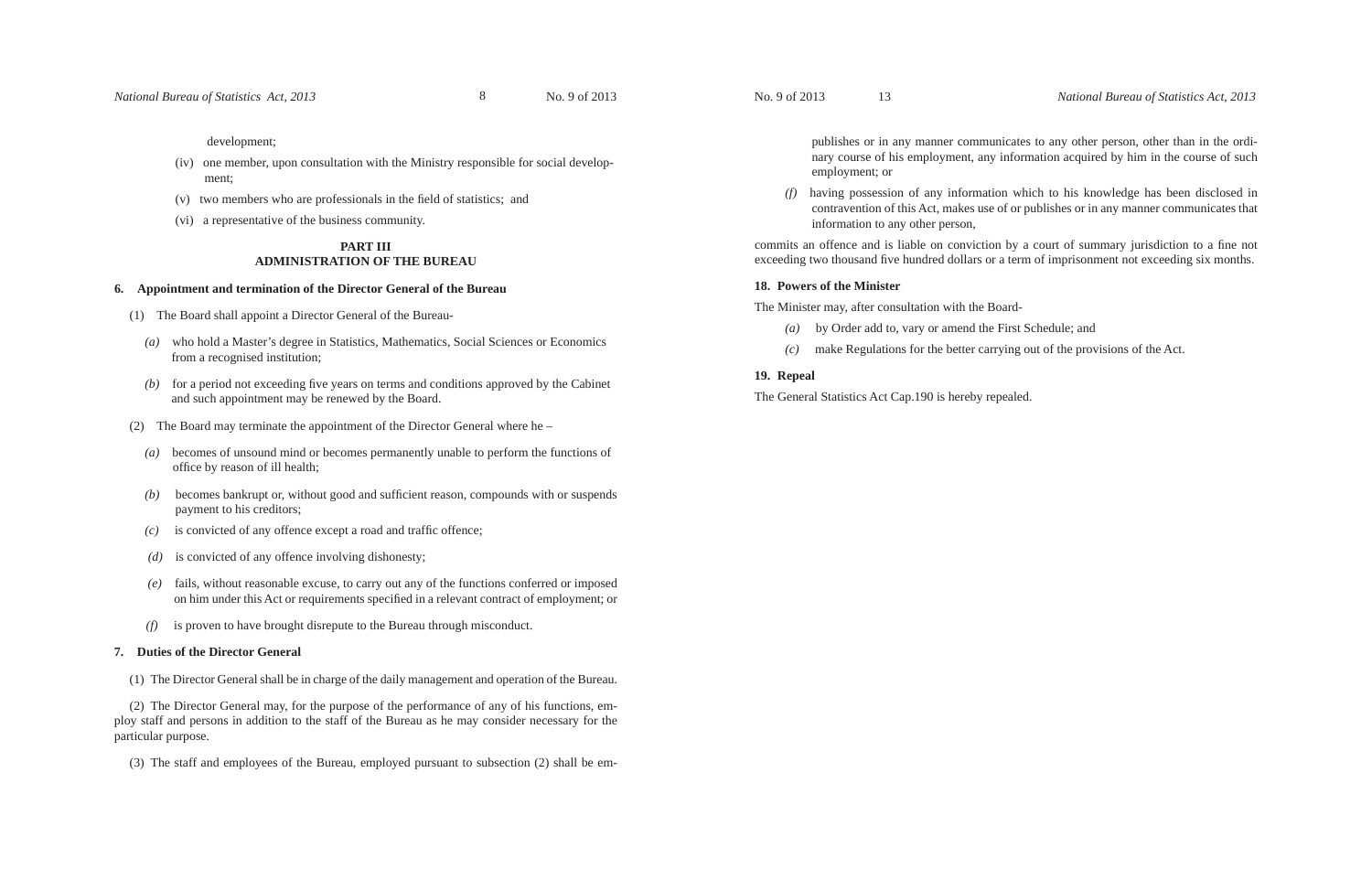*National Bureau of Statistics Act, 2013* 12 No. 9 of 2013

12

*(c)* collection and disposal of garbage or sewage, or for the control of pollution;

- *(d)* transmission, emission, reception or conveyance of information by any telecommunication system; or
- *(e)* provision of postal services.

# **PART VFUNDS OF THE BUREAU**

### **15. Funds of the Bureau**

- (1) The funds of the Bureau shall consist of-
	- *(a)* money appropriated by Parliament for the purposes of the Bureau;
	- *(b)* money borrowed under this Act or derived from financial accommodation extended by the Bureau under this Act; and
- *(c)* all other money lawfully received or made available to the Bureau.

(2) The funds of the Bureau shall be subject to Part XI of the Finance and Administration Act, No. 23 of 2006.

# **16. Exemption from taxes and stamp duties**

The Bureau shall be exempt from all taxes and stamp duties.

# **PART VIMISCELLANEOUS**

### **17. Offences and penalties**

Any person who –

- *(a)* hinders or obstructs the Director General or any person acting under his authority in the execution of any power conferred by this Act;
- *(b)* refuses or neglects to furnish any information or to supply any particulars in any form, schedule or other document that he is required to furnish or supply under this Act;
- *(c)* knowingly or recklessly furnishes information or any particulars that he is required to furnish for the purposes of this Act which is false or misleading in any material particular;
- *(d)* without lawful authority destroys, defaces or mutilates any form, schedule or other document containing information or particulars collected under this Act;
- *(e)* being a person employed for any of the purposes of this Act, without lawful authority

ployed on terms and conditions set by the Board, upon the approval of the Minister.

(4) The Director General shall be an *ex officio* member of the Board.

# **8. Appointment of the Advisory Committees**

9

(1) The Board may appoint advisory committees to advise the Bureau on matters related to its functions.

(2) The terms and conditions of the appointment of any advisory committees shall be determined by the Board.

# **PART IVPROCEDURES**

### **9. Power to obtain information**

(1) The Director General, or a person acting on his behalf, shall give notice, in respect of any one or more matter specified in the First Schedule, and shall require any person by public notice to-

- (a) furnish in the form and manner and within the time specified, such periodical or other information, estimates or returns, as may be specified; and
- *(b)* provide particulars
	- (i) at an interview in person;
	- (ii) by telephone or electronic transmission; or
	- (iii) in such other form and manner and within the time specified in the notice.

(2) A notice referred to in subsection (1) shall state –

- *(a)* that it is being provided pursuant to the powers conferred upon the Director General by this section; and
- *(b)* the purpose for which the information, estimates, returns or particulars are required.

(3) Notwithstanding the provisions of any law requiring secrecy, any person who has custody or charge of any records or documents-

- *(a)* that are maintained by any firm, partnership, association, unincorporated body, corporation, or any ministry, department and agency of Government;
- *(b)* from which information is sought in furtherance of purposes of this Act; or
- *(c)* which will aid in the completion or correction of information already obtained,